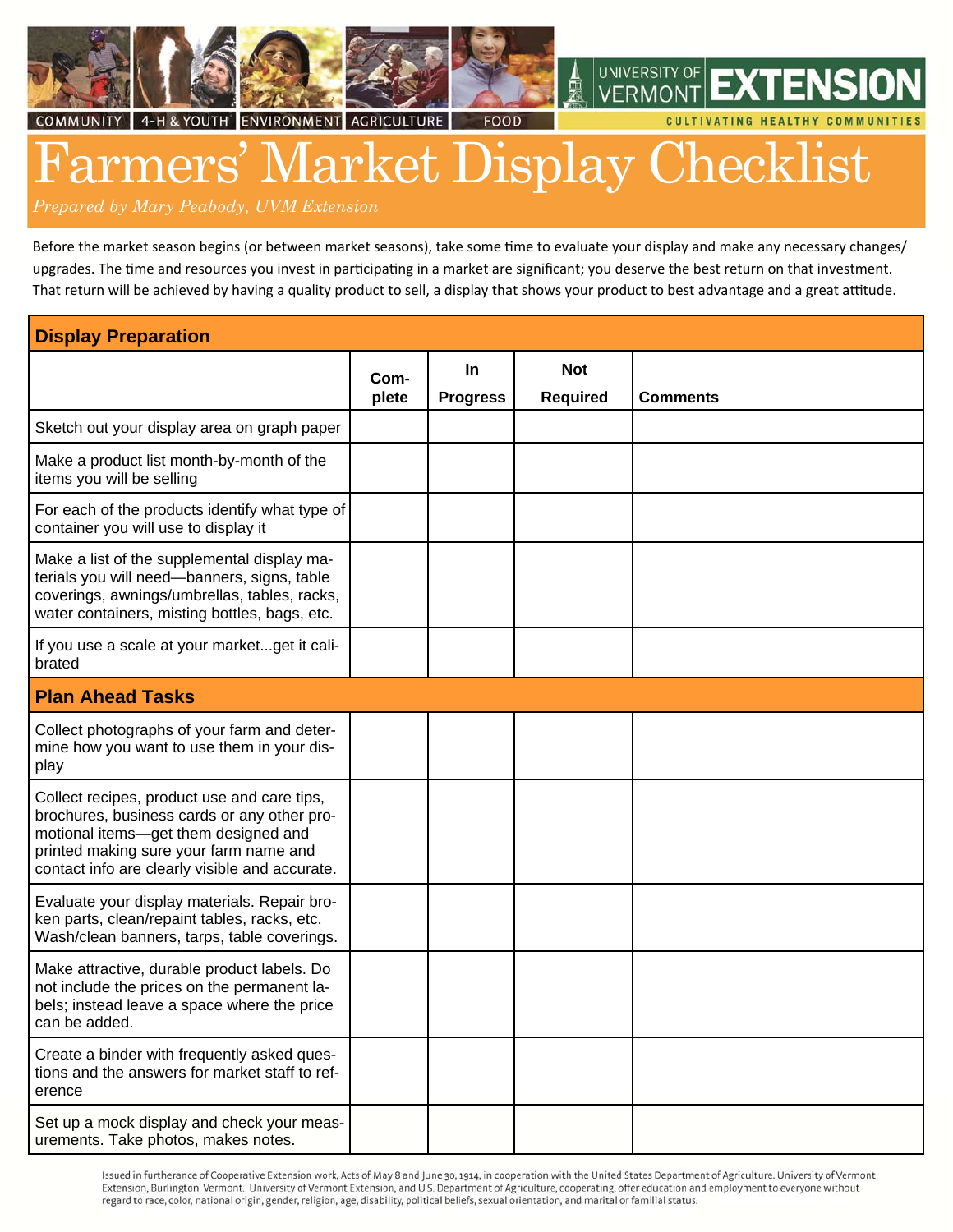## **Tips for increasing your sales...**

- **Make sure your signage and prices are clearly visible.**
	- ‐ Nothing smaller than 12 point font
	- ‐ Choose a plain and readable font
	- ‐ Use high‐contrast colors
- **Set up your display to have as many linear feet of display space as possible**
	- ‐ If you have the room, consider a U‐ shaped or V‐ shaped display.
	- ‐ Consider smaller "islands" rather than a single, long space.

#### **Be customer‐centered**

- ‐ Leave a bit of open space near the register so that customers can easily write a check or at least set down their purchase to get out their wallet.
- -Give a little something extra—a recipe, a sample, or just a sincere smile
- -Provide opportunities for customers to give feedback
- ‐ Treat your last customer as graciously as your first

#### **Give your product the love it deserves**

- -Keep your display looking full at all times
- Replenish often
- ‐ Provide shade and moisture whenever possible





### **Survey Says…**

Shoppers are fickle animals; hard to attract and quick to move on to greener pastures when they don't get what they want.

- "*I don't like to bend over."* Don't put things you real‐ ly want to sell on the ground. From eye‐level to waist‐high is prime shopping space.
- "*That looks preƩy narrow*….?" Don't overcrowd your display. Customers don't like being worried about bumping into things or knocking something over.
- "*Oh look*…". Use color, movement and smell to draw shoppers into your display. And understand that most customers will immediately turn (or look) right first so put your most compelling products where they will get noticed.
- *"Hmmm...I wonder what that is?"* Label, label, label! Some shoppers will stop and ask questions...many will just move to another vendor.
- "*Sorry, I don't carry much cash…*" If you are not set up to accept credit or debit cards then you should be prepared to take personal checks.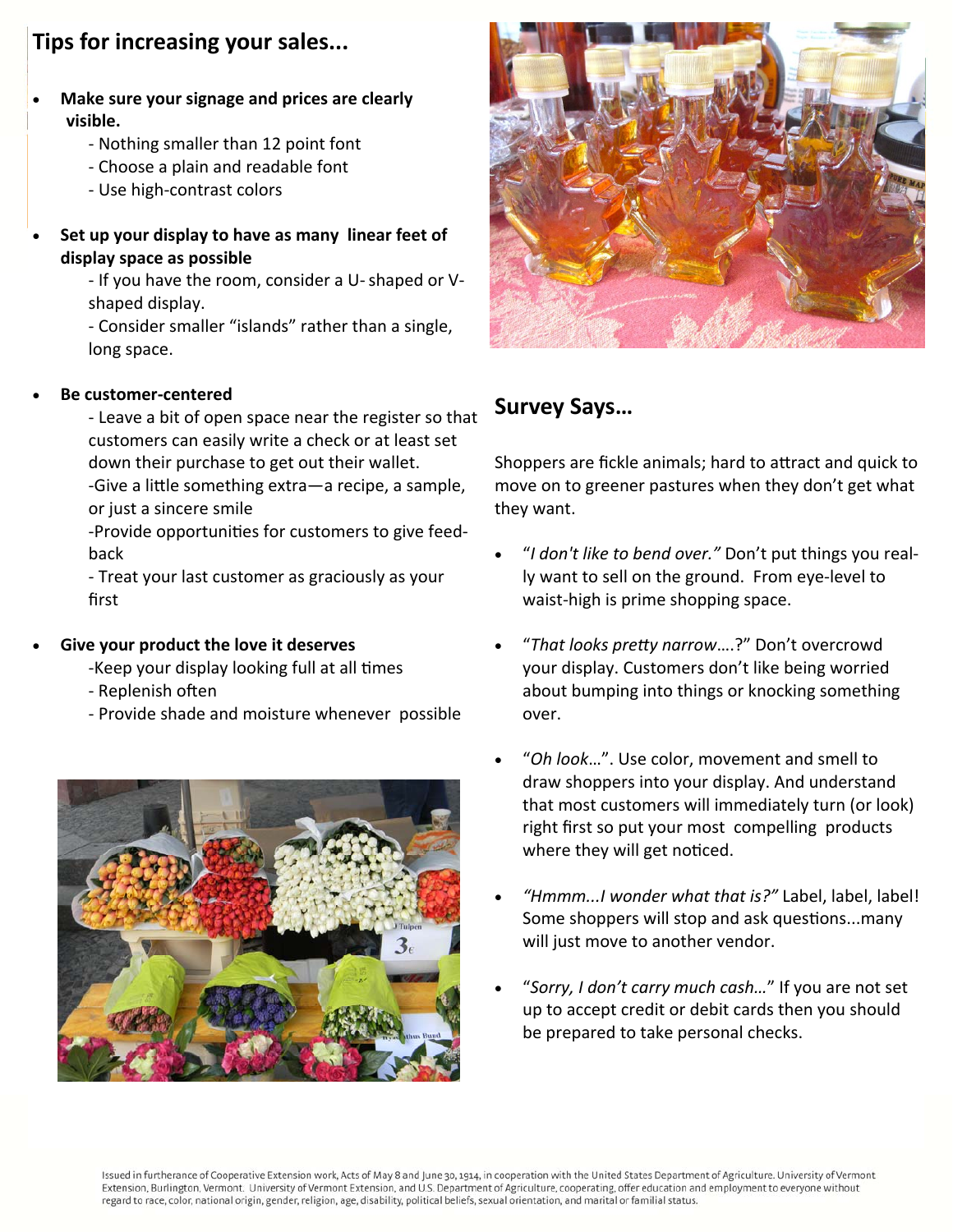| <b>Making Improvements</b>                                                                                                                                |  |  |  |  |  |
|-----------------------------------------------------------------------------------------------------------------------------------------------------------|--|--|--|--|--|
|                                                                                                                                                           |  |  |  |  |  |
| Use this grid at the right to sketch out your current mar-<br>ket display. Think back over your most recent market<br>experience with that display setup. |  |  |  |  |  |
|                                                                                                                                                           |  |  |  |  |  |
|                                                                                                                                                           |  |  |  |  |  |
| A. What parts of the display worked well:                                                                                                                 |  |  |  |  |  |
|                                                                                                                                                           |  |  |  |  |  |
|                                                                                                                                                           |  |  |  |  |  |
|                                                                                                                                                           |  |  |  |  |  |
|                                                                                                                                                           |  |  |  |  |  |
|                                                                                                                                                           |  |  |  |  |  |
|                                                                                                                                                           |  |  |  |  |  |
|                                                                                                                                                           |  |  |  |  |  |

B. What aspects of the display did not work well:

\_\_\_\_\_\_\_\_\_\_\_\_\_\_\_\_\_\_\_\_\_\_\_\_\_\_\_\_\_\_\_\_\_\_\_\_\_\_\_\_\_\_\_\_\_

C. Select two or three items from those listed in (B.) above and think about ways to improve the display. When you are looking for solutions make sure to refer back to what worked well (A.) and make sure that your 'improvements' will not disrupt something that is working well.

\_\_\_\_\_\_\_\_\_\_\_\_\_\_\_\_\_\_\_\_\_\_\_\_\_\_\_\_\_\_\_\_\_\_\_\_\_\_\_\_\_ \_\_\_\_\_\_\_\_\_\_\_\_\_\_\_\_\_\_\_\_\_\_\_\_\_\_\_\_\_\_\_\_\_\_\_\_\_\_\_\_\_\_\_\_\_\_\_\_\_\_\_

\_\_\_\_\_\_\_\_\_\_\_\_\_\_\_\_\_\_\_\_\_\_\_\_\_\_\_\_\_\_\_\_\_\_\_\_\_\_\_\_\_ \_\_\_\_\_\_\_\_\_\_\_\_\_\_\_\_\_\_\_\_\_\_\_\_\_\_\_\_\_\_\_\_\_\_\_\_\_\_\_\_\_\_\_\_\_\_\_\_\_\_\_

\_\_\_\_\_\_\_\_\_\_\_\_\_\_\_\_\_\_\_\_\_\_\_\_\_\_\_\_\_\_\_\_\_\_\_\_\_\_\_\_\_ \_\_\_\_\_\_\_\_\_\_\_\_\_\_\_\_\_\_\_\_\_\_\_\_\_\_\_\_\_\_\_\_\_\_\_\_\_\_\_\_\_\_\_\_\_\_\_\_\_\_\_

\_\_\_\_\_\_\_\_\_\_\_\_\_\_\_\_\_\_\_\_\_\_\_\_\_\_\_\_\_\_\_\_\_\_\_\_\_\_\_\_\_\_\_\_\_ \_\_\_\_\_\_\_\_\_\_\_\_\_\_\_\_\_\_\_\_\_\_\_\_\_\_\_\_\_\_\_\_\_\_\_\_\_\_\_\_\_

\_\_\_\_\_\_\_\_\_\_\_\_\_\_\_\_\_\_\_\_\_\_\_\_\_\_\_\_\_\_\_\_\_\_\_\_\_\_\_\_\_\_\_\_\_ \_\_\_\_\_\_\_\_\_\_\_\_\_\_\_\_\_\_\_\_\_\_\_\_\_\_\_\_\_\_\_\_\_\_\_\_\_\_\_\_\_

\_\_\_\_\_\_\_\_\_\_\_\_\_\_\_\_\_\_\_\_\_\_\_\_\_\_\_\_\_\_\_\_\_\_\_\_\_\_\_\_\_\_\_\_\_ \_\_\_\_\_\_\_\_\_\_\_\_\_\_\_\_\_\_\_\_\_\_\_\_\_\_\_\_\_\_\_\_\_\_\_\_\_\_\_\_\_

| The problem I would like to address is: |  |
|-----------------------------------------|--|
|-----------------------------------------|--|

The solution I am going to try is:

Ex. too much clutter behind the display \_\_\_\_\_\_\_\_ (Ex. Get some storage bins and label them with the items inside to decrease the clutter